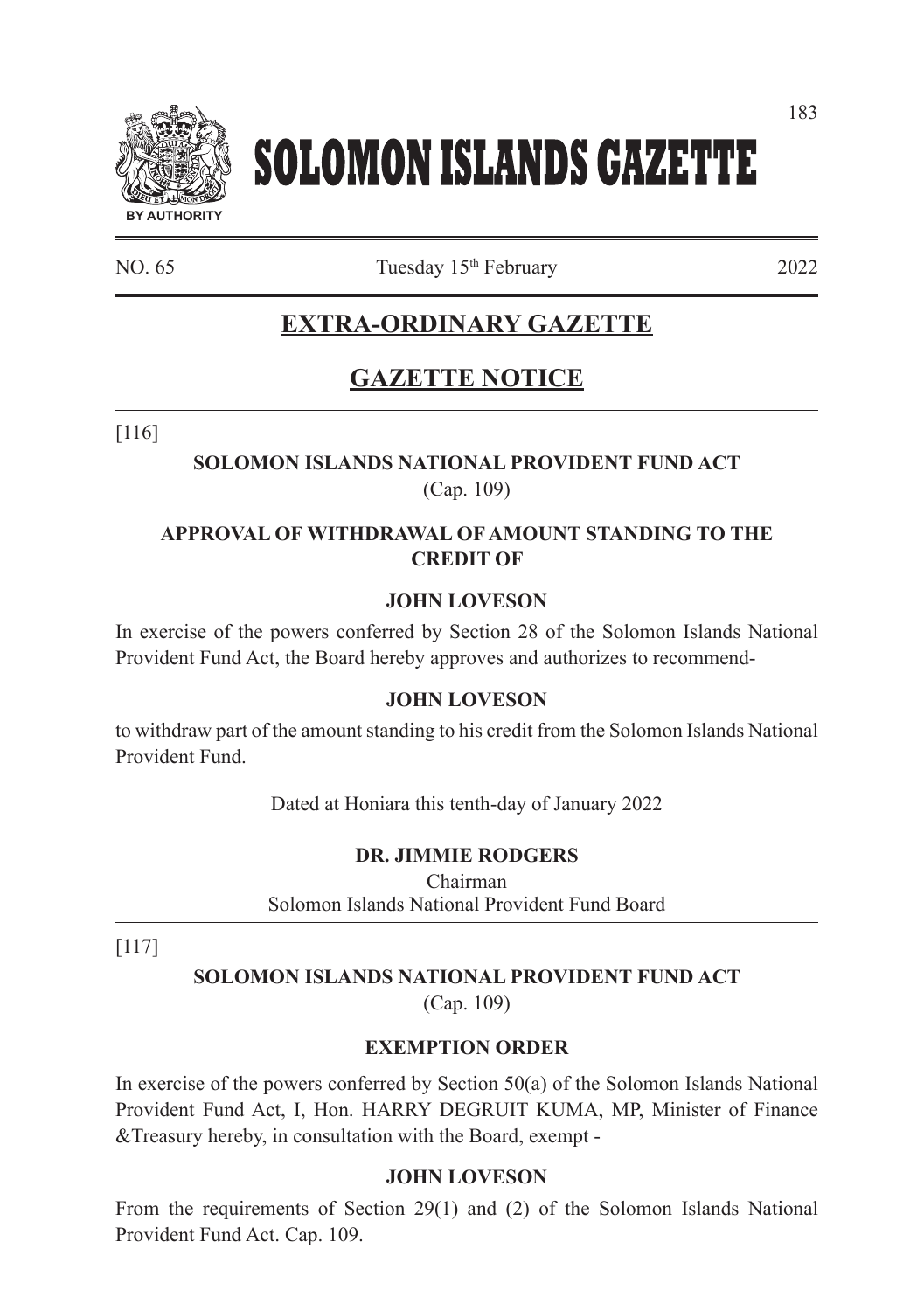**HON. HARRY D.KUMA,MP** Minister of Finance & Treasury

[118]

**SOLOMON ISLANDS NATIONAL PROVIDENT FUND ACT** (Cap. 109)

# **APPROVAL OF WITHDRAWAL OF AMOUNT STANDING TO THE CREDIT OF**

#### **LAWRENCE LOBOAU**

In exercise of the powers conferred by Section 28 of the Solomon Islands National Provident Fund Act, the Board hereby approves and authorizes to recommend-

#### **LAWRANCE LOBOAU**

to withdraw part of the amount standing to his credit from the Solomon Islands National Provident Fund.

Dated at Honiara this tenth-day of January 2022

#### **DR. JIMMIE RODGERS**

Chairman Solomon Islands National Provident Fund Board

[119]

#### **SOLOMON ISLANDS NATIONAL PROVIDENT FUND ACT** (Cap. 109)

# **EXEMPTION ORDER**

In exercise of the powers conferred by Section 50(a) of the Solomon Islands National Provident Fund Act, I, Hon. HARRY DEGRUIT KUMA, MP, Minister of Finance &Treasury hereby, in consultation with the Board, exempt -

#### **LAWRENCE LOBOAU**

From the requirements of Section 29(1) and (2) of the Solomon Islands National Provident Fund Act. Cap. 109.

Date at Honiara this tenth-day of January 2022

#### **HON. HARRY D.KUMA,MP**

Minister of Finance & Treasury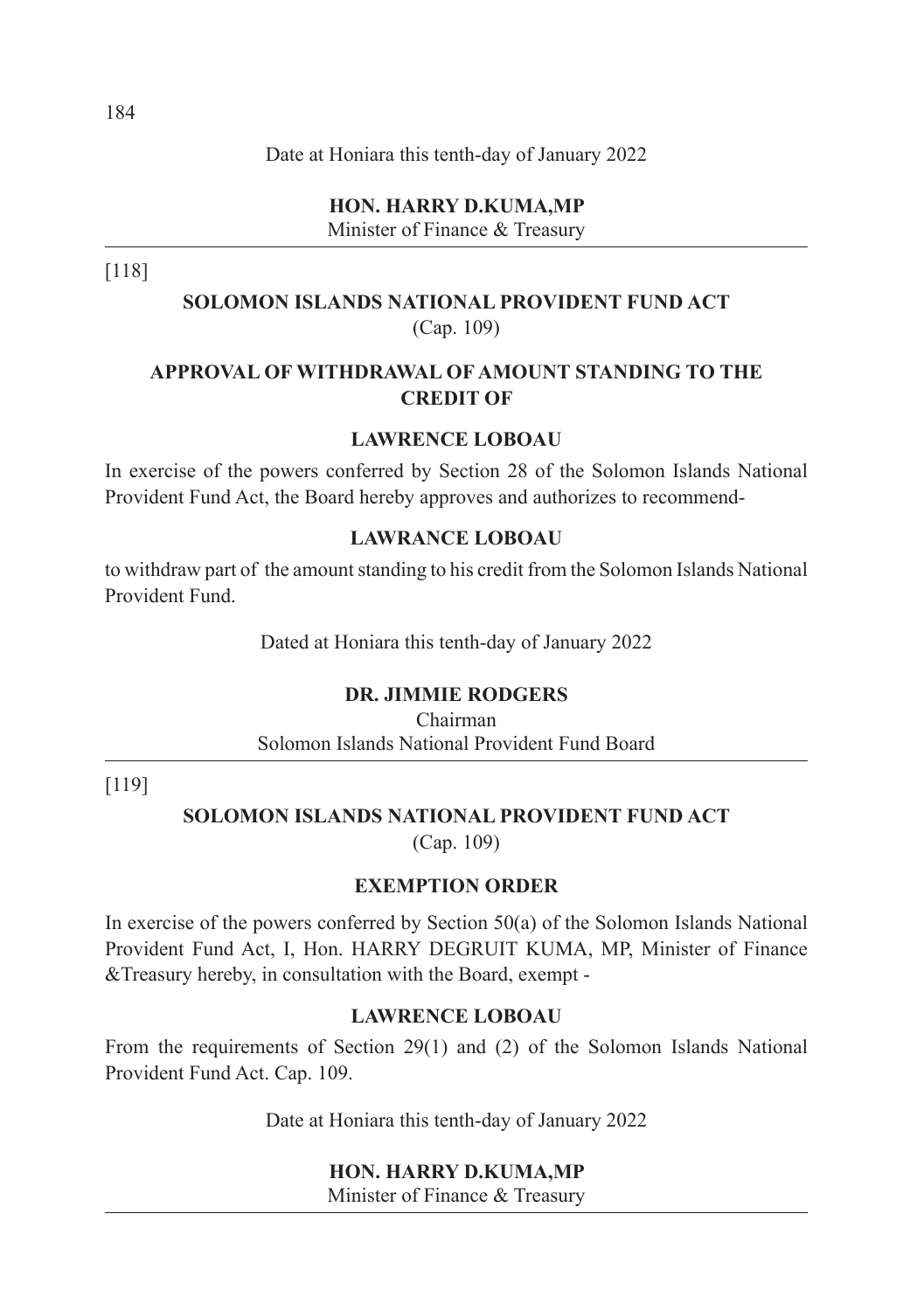[120]

# **SOLOMON ISLANDS NATIONAL PROVIDENT FUND ACT** (Cap. 109)

#### **APPROVAL OF WITHDRAWAL OF AMOUNT STANDING TO THE CREDIT OF**

#### **GEORGE POOIKENI**

In exercise of the powers conferred by Section 28 of the Solomon Islands National Provident Fund Act, the Board hereby approves and authorizes to recommend-

#### **GEORGE POOIKENI**

to withdraw part of the amount standing to his credit from the Solomon Islands National Provident Fund.

Dated at Honiara this tenth-day of January 2022

#### **DR. JIMMIE RODGERS**

Chairman Solomon Islands National Provident Fund Board

[121]

# **SOLOMON ISLANDS NATIONAL PROVIDENT FUND ACT**

(Cap. 109)

#### **EXEMPTION ORDER**

In exercise of the powers conferred by Section 50(a) of the Solomon Islands National Provident Fund Act, I, Hon. HARRY DEGRUIT KUMA, MP, Minister of Finance &Treasury hereby, in consultation with the Board, exempt -

#### **GEORGE POOIKENI**

From the requirements of Section 29(1) and (2) of the Solomon Islands National Provident Fund Act. Cap. 109.

Date at Honiara this tenth-day of January 2022

#### **HON. HARRY D.KUMA,MP**

Minister of Finance & Treasury

185